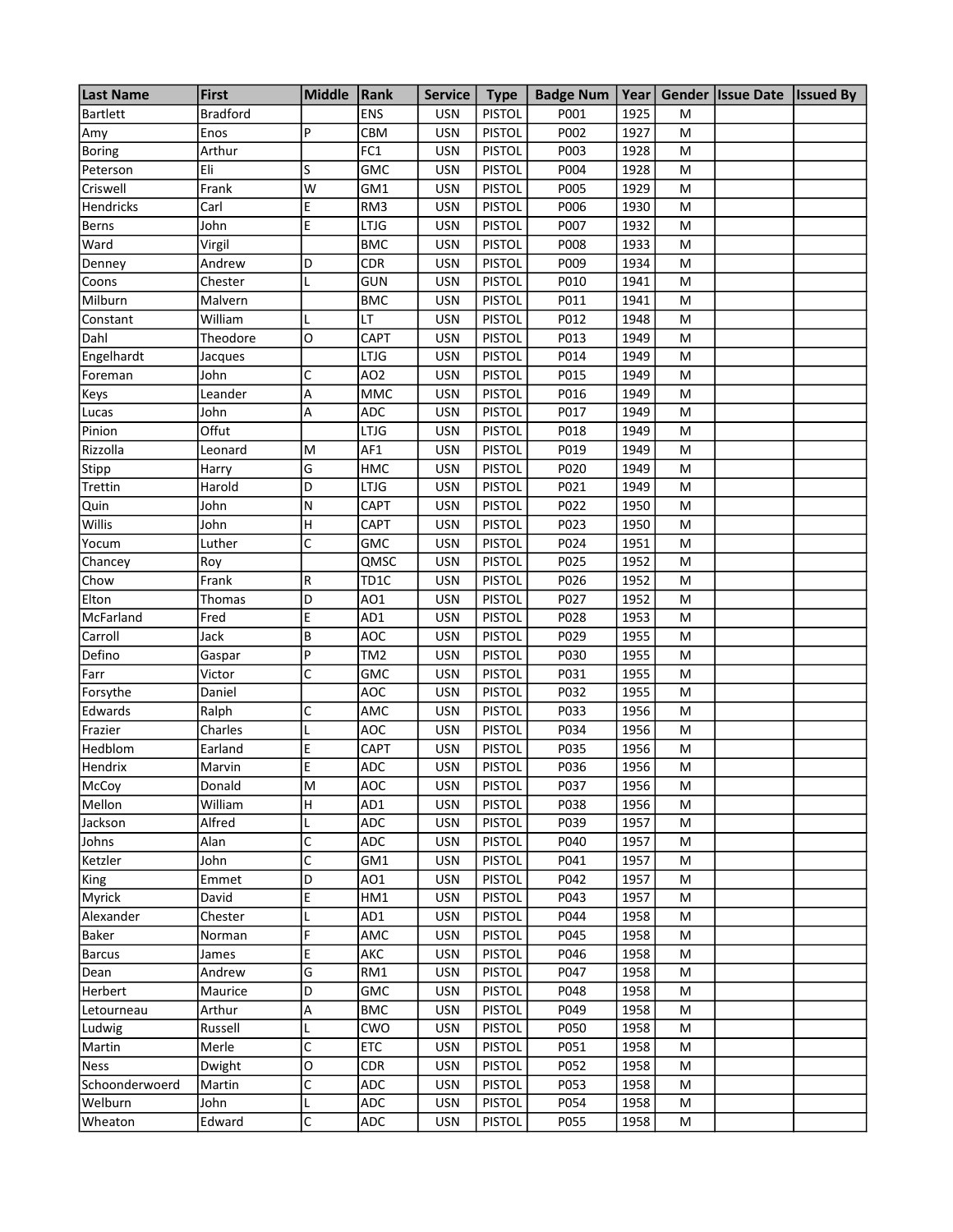| Wilford        | Arthur        | IJ | AO1              | <b>USN</b> | <b>PISTOL</b> | P056 | 1958 | M |  |
|----------------|---------------|----|------------------|------------|---------------|------|------|---|--|
| Adams          | В             | S  | <b>ADC</b>       | <b>USN</b> | <b>PISTOL</b> | P057 | 1959 | M |  |
| <b>Beatty</b>  | Paul          |    | AD1              | <b>USN</b> | <b>PISTOL</b> | P058 | 1959 | M |  |
| <b>Branch</b>  | Melvin        | B  | LT               | <b>USN</b> | <b>PISTOL</b> | P059 | 1959 | M |  |
| Casey          | Glen          | D  | <b>GMC</b>       | <b>USN</b> | <b>PISTOL</b> | P060 | 1959 | M |  |
| Clay           | Donald        |    | <b>RDC</b>       | <b>USN</b> | <b>PISTOL</b> | P061 | 1959 | M |  |
| Clement        | Leroy         | А  | <b>LTJG</b>      | <b>USN</b> | <b>PISTOL</b> | P062 | 1959 | M |  |
| Collier        | Kenneth       | W  | LTJG             | <b>USN</b> | <b>PISTOL</b> | P063 | 1959 | M |  |
| Davis          | Milton        | W  | LTLG             | <b>USN</b> | <b>PISTOL</b> | P064 | 1959 | M |  |
| Dorrity        | William       |    | ACC              | <b>USN</b> | <b>PISTOL</b> | P065 | 1959 | M |  |
| Dyck           | Richard       | D  | TERM3            | <b>USN</b> | <b>PISTOL</b> | P066 | 1959 | M |  |
| Haller         | Herbert       | C  | <b>MMC</b>       | <b>USN</b> | <b>PISTOL</b> | P067 | 1959 | M |  |
| Leitner        | Lorayne       | А  | LT               | <b>USN</b> | <b>PISTOL</b> | P068 | 1959 | F |  |
| Martin         | John          |    | PN <sub>2</sub>  | <b>USN</b> | <b>PISTOL</b> | P069 | 1959 | M |  |
| McAuliffe      | John          | H  | LT               | <b>USN</b> | <b>PISTOL</b> | P070 | 1959 | M |  |
| McConnell      | Cecil         | M  | MA <sub>2</sub>  | <b>USN</b> | <b>PISTOL</b> | P071 | 1959 | M |  |
| McKee          | Ivan          | M  | <b>GMC</b>       | <b>USN</b> | <b>PISTOL</b> | P072 | 1959 | M |  |
| Moore          | Robert        |    | LT               | <b>USN</b> | <b>PISTOL</b> | P073 | 1959 | M |  |
| Pluto          | Raymond       |    | LT               | <b>USN</b> | <b>PISTOL</b> | P074 | 1959 | M |  |
| Powell         | William       | C  | GM1              | <b>USN</b> | <b>PISTOL</b> | P075 | 1959 | M |  |
| Ralston        | John          |    | LT               | <b>USN</b> | <b>PISTOL</b> | P076 | 1959 | M |  |
| Shreves        | James         |    | EON <sub>2</sub> | <b>USN</b> | <b>PISTOL</b> | P077 | 1959 | M |  |
| Walters        | Norman        |    | <b>MRC</b>       | <b>USN</b> | <b>PISTOL</b> | P078 | 1959 | M |  |
| Weldon         | Donald        |    | FT3              | <b>USN</b> | <b>PISTOL</b> | P079 | 1959 | M |  |
| <b>Barrett</b> | Harold        | D  | <b>YNC</b>       | <b>USN</b> | <b>PISTOL</b> | P080 | 1960 | M |  |
| Becker         | Lawrence      |    | CMH3             | <b>USN</b> | <b>PISTOL</b> | P081 | 1960 | M |  |
| Bode           | Michael       | G  | LTJG             | <b>USN</b> | <b>PISTOL</b> | P082 | 1960 | M |  |
| Brietkreutz    | Robert        |    |                  | <b>USN</b> | <b>PISTOL</b> | P083 | 1960 | U |  |
| Broadway       | <b>Buford</b> |    | AOC              | <b>USN</b> | <b>PISTOL</b> | P084 | 1960 | M |  |
| <b>Brobst</b>  | William       | А  | LT               | <b>USN</b> | <b>PISTOL</b> | P085 | 1960 | M |  |
| DeLaCruz       | Virgilio      |    | AGC              | <b>USN</b> | <b>PISTOL</b> | P086 | 1960 | M |  |
| Gaston         | Robert        | А  | LT               | <b>USN</b> | <b>PISTOL</b> | P087 | 1960 | M |  |
| LeBlanc        | Arsene        |    | <b>ENS</b>       | <b>USN</b> | <b>PISTOL</b> | P088 | 1960 | M |  |
| Melching       | Leland        | W  | QM1              | <b>USN</b> | <b>PISTOL</b> | P089 | 1960 | M |  |
| Minard         | Robert        | K  | LCDR             | <b>USN</b> | <b>PISTOL</b> | P090 | 1960 | M |  |
| Nixon          | James         | C  | TD <sub>2</sub>  | <b>USN</b> | <b>PISTOL</b> | P091 | 1960 | M |  |
| Oliver         | Eugene        | E  | LTJG             | <b>USN</b> | <b>PISTOL</b> | P092 | 1960 | M |  |
| Preston        | Benjamin      |    | EN1              | USN        | <b>PISTOL</b> | P093 | 1960 | M |  |
| Allen          | Kenneth       | E  | AT <sub>2</sub>  | <b>USN</b> | <b>PISTOL</b> | P094 | 1961 | M |  |
| Bover          | Charles       | R  | AO1              | <b>USN</b> | <b>PISTOL</b> | P095 | 1961 | M |  |
| Burnham        | Donald        | E  | <b>LTJG</b>      | <b>USN</b> | <b>PISTOL</b> | P096 | 1961 | М |  |
| Carapellotti   | Guingo        | D  | AM <sub>2</sub>  | <b>USN</b> | <b>PISTOL</b> | P097 | 1961 | М |  |
| Golden         | Major         | L  | BM <sub>2</sub>  | <b>USN</b> | <b>PISTOL</b> | P098 | 1961 | М |  |
| Hamilton       | Donald        | L  | AD <sub>2</sub>  | <b>USN</b> | <b>PISTOL</b> | P099 | 1961 | М |  |
| Kerbs          | Raymond       | H  | AMC              | <b>USN</b> | <b>PISTOL</b> | P100 | 1961 | М |  |
| Schmeig        | Anthony       |    | <b>CDR</b>       | <b>USN</b> | <b>PISTOL</b> | P101 | 1961 | М |  |
| Sexton         | Joel          | S. | LTJG             | <b>USN</b> | <b>PISTOL</b> | P102 | 1961 | М |  |
| Tryon          | Charles       | E  | <b>BMC</b>       | <b>USN</b> | <b>PISTOL</b> | P103 | 1961 | М |  |
| Dryden         | Thomas        | C  | <b>ATC</b>       | <b>USN</b> | <b>PISTOL</b> | P104 | 1962 | М |  |
| Galica         | Donald        |    | AMEC             | <b>USN</b> | <b>PISTOL</b> | P105 | 1962 | М |  |
| Goodall        | David         | E  | MR3              | <b>USN</b> | <b>PISTOL</b> | P106 | 1962 | М |  |
| Keigley        | Tommy         | L  | HM <sub>2</sub>  | <b>USN</b> | <b>PISTOL</b> | P107 | 1962 | М |  |
| Martini        | Odes          | А  | MMC              | <b>USN</b> | <b>PISTOL</b> | P108 | 1962 | М |  |
| Murphy         | Robert        |    | AMHC             | <b>USN</b> | <b>PISTOL</b> | P109 | 1962 | М |  |
| Overman        | William       |    | LT               | <b>USN</b> | <b>PISTOL</b> | P110 | 1962 | M |  |
| Self           | Harvey        | D  | ADR <sub>2</sub> | USN        | <b>PISTOL</b> | P111 | 1962 | M |  |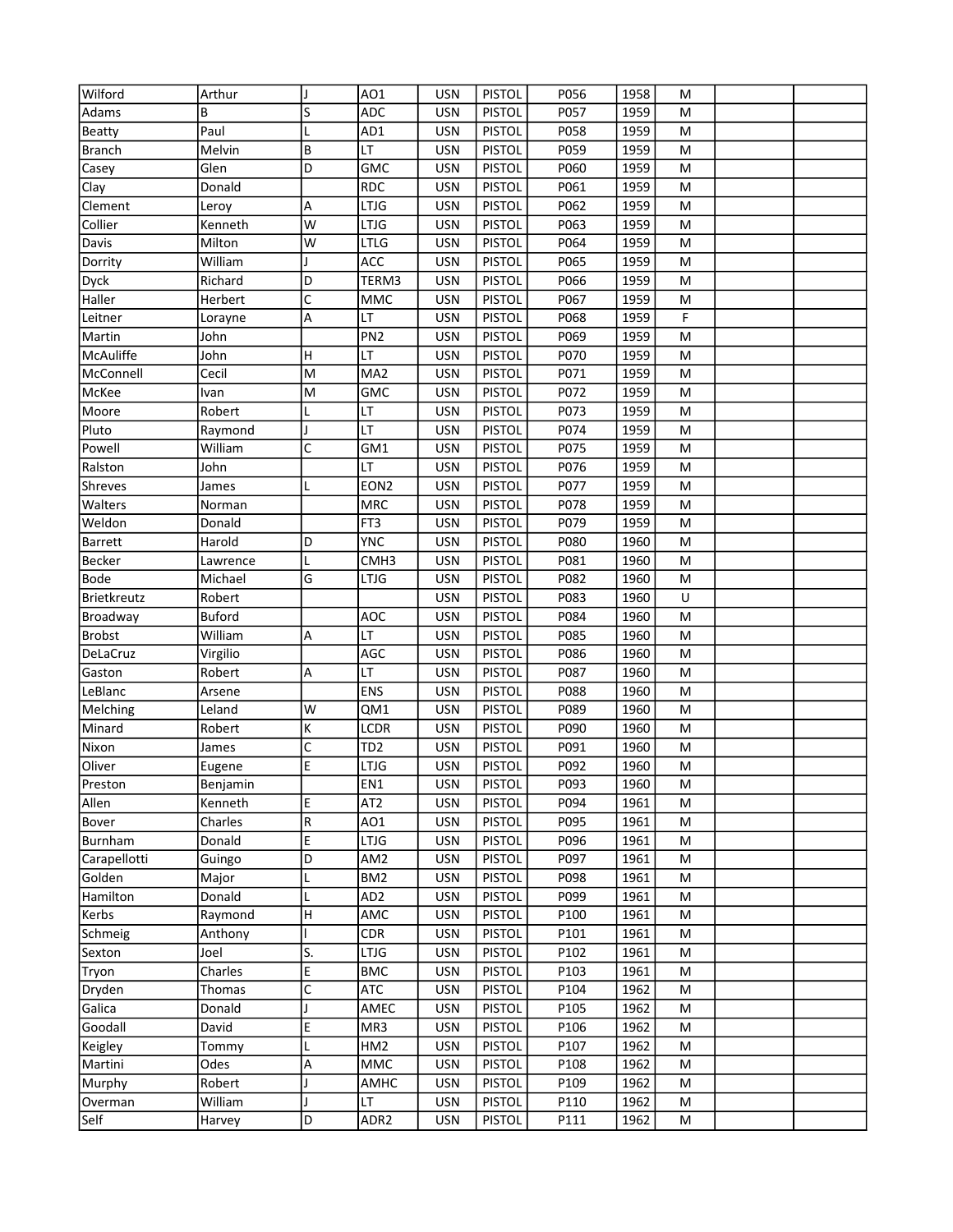| Weltner        | Frank          | V  | LTJF             | <b>USN</b> | <b>PISTOL</b> | P112 | 1962 | M |  |
|----------------|----------------|----|------------------|------------|---------------|------|------|---|--|
| Galvao         | Joseph         |    | <b>GMC</b>       | <b>USN</b> | <b>PISTOL</b> | P113 | 1963 | M |  |
| Glaze          | Melvin         |    | GMM1             | <b>USN</b> | <b>PISTOL</b> | P114 | 1963 | M |  |
| Herman         | Duane          |    | AX1              | <b>USN</b> | <b>PISTOL</b> | P115 | 1963 | M |  |
| Placidi        | Vergill        |    | <b>ADCS</b>      | <b>USN</b> | <b>PISTOL</b> | P116 | 1963 | M |  |
| Smith          | Richard        | А  | <b>AOC</b>       | <b>USN</b> | <b>PISTOL</b> | P117 | 1963 | M |  |
| <b>Biaccio</b> | Samuel         | А  | LT               | <b>USN</b> | <b>PISTOL</b> | P118 | 1964 | M |  |
| Bowlin         | н              | B  | <b>SFC</b>       | <b>USN</b> | <b>PISTOL</b> | P119 | 1964 | M |  |
| Christensen    | Robert         | W  | <b>TDC</b>       | <b>USN</b> | <b>PISTOL</b> | P120 | 1964 | M |  |
| Krause         | Arvin          | C  | EM1              | <b>USN</b> | <b>PISTOL</b> | P121 | 1964 | M |  |
| Rawsthorne     | Edgar          | А  | <b>CDR</b>       | <b>USN</b> | <b>PISTOL</b> | P122 | 1964 | M |  |
| Reinhold       | Edgar          | А  | <b>CDR</b>       | <b>USN</b> | <b>PISTOL</b> | P123 | 1964 | M |  |
| Sasules        | Alfred         |    | ADJ2             | <b>USN</b> | <b>PISTOL</b> | P124 | 1964 | M |  |
| Bowen          | George         | F  | AQC              | <b>USN</b> | <b>PISTOL</b> | P125 | 1965 | M |  |
| Cain           | Eldon          | D  | AMS1             | <b>USN</b> | <b>PISTOL</b> | P126 | 1965 | M |  |
| Eagler         | Stephen        |    | ADR1             | <b>USN</b> | <b>PISTOL</b> | P127 | 1965 | M |  |
| Ferber         | Stephen        | C  | <b>LTJG</b>      | <b>USN</b> | <b>PISTOL</b> | P128 | 1965 | M |  |
| Gotshall       | Burton         | G  | MN1              | <b>USN</b> | <b>PISTOL</b> | P129 | 1965 | M |  |
| Morine         | Daniel         | F  | <b>EOCS</b>      | <b>USN</b> | <b>PISTOL</b> | P130 | 1965 | M |  |
| Papageorge     | Andrew         |    | CDR              | <b>USN</b> | <b>PISTOL</b> | P131 | 1965 | M |  |
| Pringle        | Jack           | M  | <b>PNC</b>       | <b>USN</b> | <b>PISTOL</b> | P132 | 1965 | M |  |
| Stroup         | William        | E  | CECM             | <b>USN</b> | <b>PISTOL</b> | P133 | 1965 | M |  |
| Brennan        | George         | H  | <b>GMGCM</b>     | <b>USN</b> | <b>PISTOL</b> | P134 | 1966 | M |  |
| Castine        | Walter         | А  | QMC              | <b>USN</b> | <b>PISTOL</b> | P135 | 1966 | M |  |
| Gray           | Arthur         | F  | ADR1             | <b>USN</b> | <b>PISTOL</b> | P136 | 1966 | M |  |
| Haney          | Wilbur         | E  | AMH <sub>2</sub> | <b>USN</b> | <b>PISTOL</b> | P137 | 1966 | M |  |
| Kansteiner     | Arnold         | F  | LCDR             | <b>USN</b> | <b>PISTOL</b> | P138 | 1966 | M |  |
| Maienknecht    | Stanley        |    | FT1              | <b>USN</b> | <b>PISTOL</b> | P139 | 1966 | M |  |
| Martin         | Willie         | D  | DCC              | <b>USN</b> | <b>PISTOL</b> | P140 | 1966 | M |  |
| Nelson         | Edward         |    | LT               | <b>USN</b> | <b>PISTOL</b> | P141 | 1966 | M |  |
| Olsen          | Richard        | А  | LT               | <b>USN</b> | <b>PISTOL</b> | P142 | 1966 | M |  |
| Kennedy        | Walter         |    | <b>TDC</b>       | <b>USN</b> | <b>PISTOL</b> | P143 | 1967 | M |  |
| Larson         | <b>Brenton</b> | L. | ADJ1             | <b>USN</b> | <b>PISTOL</b> | P144 | 1967 | M |  |
| Munselle       | David          | R  | MAC              | <b>USN</b> | <b>PISTOL</b> | P145 | 1967 | M |  |
| Ellsworth      | William        | F  | <b>TMC</b>       | <b>USN</b> | <b>PISTOL</b> | P146 | 1968 | M |  |
| Metcalf        | Vern           |    | <b>STC</b>       | <b>USN</b> | <b>PISTOL</b> | P147 | 1968 | M |  |
| Moore          | Robert         | B  | PN1              | <b>USN</b> | <b>PISTOL</b> | P148 | 1968 | M |  |
| Rhodes         | James          | A  | TM1              | <b>USN</b> | <b>PISTOL</b> | P149 | 1968 | M |  |
| Shirk          | Robert         | B  | <b>MRC</b>       | <b>USN</b> | <b>PISTOL</b> | P150 | 1968 | M |  |
| Poorboy        | Donald         | L  | AG1              | <b>USN</b> | <b>PISTOL</b> | P151 | 1969 | М |  |
| Delong         | Herbert        | B  | ST <sub>1</sub>  | <b>USN</b> | <b>PISTOL</b> | P152 | 1970 | М |  |
| Moles          | Harry          |    | YN2              | <b>USN</b> | <b>PISTOL</b> | P153 | 1970 | М |  |
| Witherell      | Joseph         |    | PR <sub>1</sub>  | <b>USN</b> | <b>PISTOL</b> | P154 | 1970 | М |  |
| <b>Bereis</b>  | Robert         | L  | ADR1             | <b>USN</b> | <b>PISTOL</b> | P155 | 1971 | М |  |
| <b>Buehler</b> | Martin         | D. | PO <sub>3</sub>  | <b>USN</b> | <b>PISTOL</b> | P156 | 1971 | М |  |
| Cummings       | Donald         | L  | ASC              | <b>USN</b> | <b>PISTOL</b> | P157 | 1971 | М |  |
| Dubus          | Herbert        | B  | <b>STCS</b>      | <b>USN</b> | <b>PISTOL</b> | P158 | 1971 | М |  |
| Thomas         | Robert         |    | RD <sub>2</sub>  | <b>USN</b> | <b>PISTOL</b> | P159 | 1971 | М |  |
| Harvey         | Robert         |    | AOC              | <b>USN</b> | <b>PISTOL</b> | P160 | 1972 | М |  |
| Norton         | George         | H  | <b>CTRC</b>      | <b>USN</b> | <b>PISTOL</b> | P161 | 1972 | M |  |
| Porter         | Benjamin       |    | <b>ETCS</b>      | <b>USN</b> | <b>PISTOL</b> | P162 | 1972 | М |  |
| Semones        | Glenn          | W  | AMCS             | <b>USN</b> | <b>PISTOL</b> | P163 | 1972 | М |  |
| Campbell       | Robert         | K  | WO1              | <b>USN</b> | <b>PISTOL</b> | P164 | 1973 | М |  |
| Carpenter      | George         | Α  | PHC              | <b>USN</b> | <b>PISTOL</b> | P165 | 1973 | М |  |
| Carson         | Ronald "Kit"   |    | CS <sub>1</sub>  | <b>USN</b> | <b>PISTOL</b> | P166 | 1973 | M |  |
| Lenardson      | James          | R  | GMG3             | <b>USN</b> | <b>PISTOL</b> | P167 | 1973 | M |  |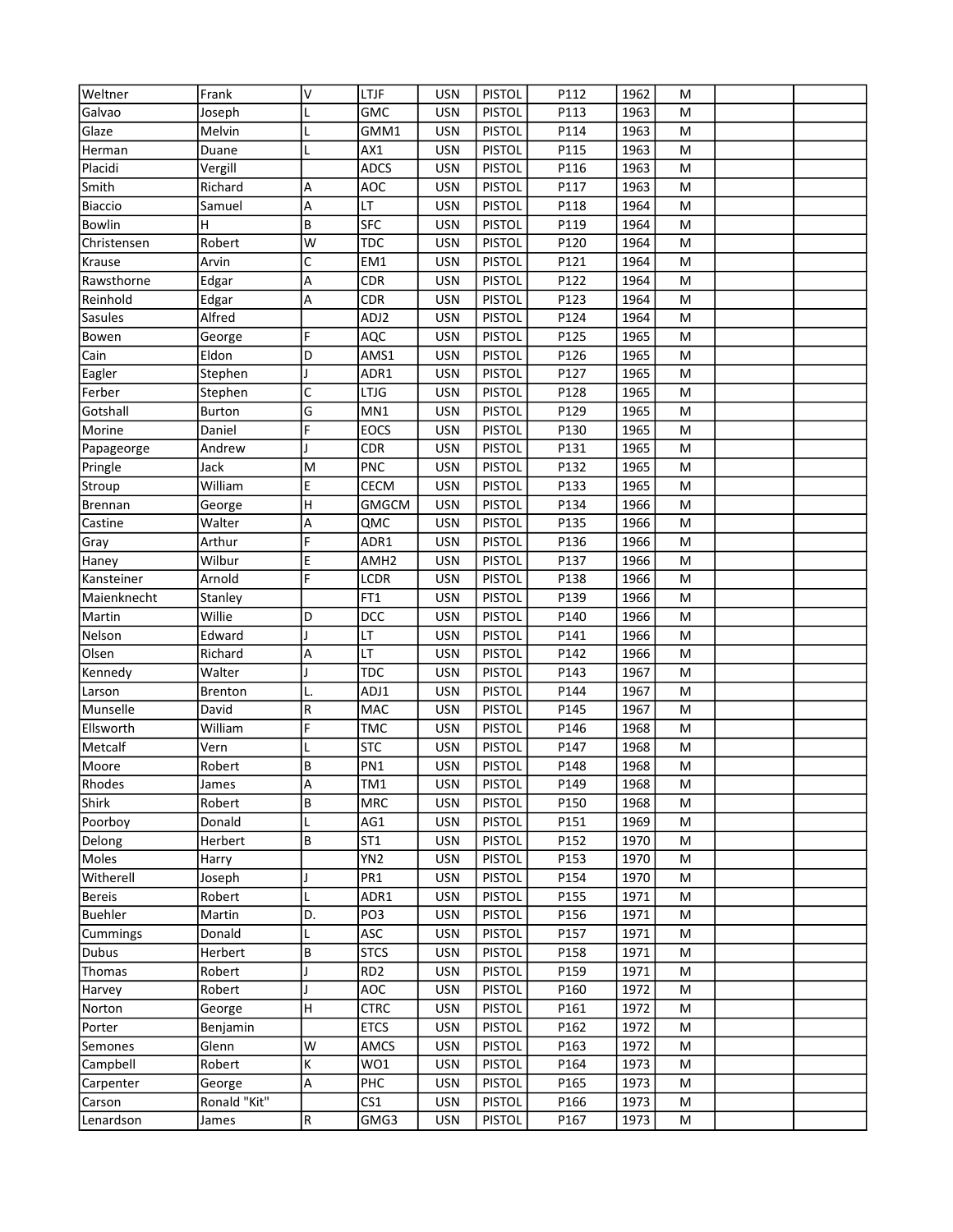| MacCubbin       | George       | E           | <b>CDR</b>       | <b>USN</b>  | <b>PISTOL</b> | P168 | 1973 | M |  |
|-----------------|--------------|-------------|------------------|-------------|---------------|------|------|---|--|
| Miller          | Richard      | C           | <b>ADJC</b>      | <b>USN</b>  | <b>PISTOL</b> | P169 | 1973 | M |  |
| Moore           | Rufus        |             | AO1              | <b>USN</b>  | <b>PISTOL</b> | P170 | 1973 | М |  |
| Potts           | David        | T           | <b>DTC</b>       | <b>USN</b>  | <b>PISTOL</b> | P171 | 1973 | M |  |
| Reuck           | Irwin        | W           | FTB1             | <b>USN</b>  | <b>PISTOL</b> | P172 | 1973 | M |  |
| Sargent         | Frederick    | W           | <b>LCDR</b>      | <b>USN</b>  | <b>PISTOL</b> | P173 | 1973 | M |  |
|                 | William      | V           | ET1              | <b>USN</b>  | <b>PISTOL</b> | P174 | 1974 | M |  |
| Boyd<br>Chilton |              | E           | <b>ETCS</b>      |             |               |      |      |   |  |
|                 | Kerlin       |             |                  | <b>USN</b>  | <b>PISTOL</b> | P175 | 1974 | M |  |
| Simpson         | William      | O           | <b>AVCM</b>      | <b>USN</b>  | <b>PISTOL</b> | P176 | 1974 | М |  |
| <b>Butler</b>   | James        | H           | AKC              | <b>USN</b>  | <b>PISTOL</b> | P177 | 1975 | M |  |
| Harville        | Robert       |             | CWO4             | <b>USN</b>  | <b>PISTOL</b> | P178 | 1975 | M |  |
| <b>Hillis</b>   | Arthur       | F           | PHC              | <b>USN</b>  | <b>PISTOL</b> | P179 | 1975 | M |  |
| Pettit          | Thomas       | А           | <b>ATCS</b>      | <b>USN</b>  | <b>PISTOL</b> | P180 | 1975 | M |  |
| Sutton          | William      |             | RM1              | <b>USN</b>  | <b>PISTOL</b> | P181 | 1975 | M |  |
| Treinen         | Thomas       | N           | ADJ1             | <b>USN</b>  | <b>PISTOL</b> | P182 | 1975 | M |  |
| Turner          | Michael      |             | ET1              | <b>USN</b>  | <b>PISTOL</b> | P183 | 1975 | M |  |
| Vance           | Carl         |             | AMS2             | <b>USN</b>  | <b>PISTOL</b> | P184 | 1975 | M |  |
| Cabigas         | Joseph       | C           | ETR <sub>2</sub> | <b>USN</b>  | <b>PISTOL</b> | P185 | 1976 | M |  |
| Folts           | Victor       | R           | GMG2             | <b>USN</b>  | <b>PISTOL</b> | P186 | 1976 | M |  |
| Knudtzon        | George       | Ν           | CWO4             | <b>USN</b>  | <b>PISTOL</b> | P187 | 1976 | M |  |
| Nakagawa        | Gordon       | R           | <b>CDR</b>       | <b>USN</b>  | <b>PISTOL</b> | P188 | 1976 | M |  |
| <b>Tripp</b>    | Robert       |             | <b>PHCS</b>      | <b>USN</b>  | <b>PISTOL</b> | P189 | 1976 | M |  |
| Watson          | W.           |             | CAPT             | <b>USN</b>  | <b>PISTOL</b> | P190 | 1977 | M |  |
| Dellinger       | William      | T           | <b>TDC</b>       | <b>USN</b>  | <b>PISTOL</b> | P192 | 1978 | M |  |
| Kiger           | Michael      |             | AO <sub>2</sub>  | <b>USN</b>  | <b>PISTOL</b> | P193 | 1978 | M |  |
| Lindstrom       | Julien       | E           | <b>GMTC</b>      | <b>USN</b>  | <b>PISTOL</b> | P194 | 1978 | M |  |
| Smith           | David        |             | LT               | <b>USN</b>  | <b>PISTOL</b> | P195 | 1978 | M |  |
| <b>Browning</b> | Charles      | E           | <b>ATCM</b>      | <b>USNR</b> | <b>PISTOL</b> | P191 | 1978 | M |  |
| <b>Burdin</b>   | William      | E           | AQC              | <b>USN</b>  | <b>PISTOL</b> | P196 | 1979 | M |  |
| Endres          | Jerry        |             | <b>ATC</b>       | <b>USN</b>  | <b>PISTOL</b> | P197 | 1979 | M |  |
| Manahan         | Fred         | V           | CWO4             | <b>USN</b>  | <b>PISTOL</b> | P198 | 1980 | M |  |
| Nichols         | Kenneth      | R           | <b>LCDR</b>      | <b>USN</b>  | <b>PISTOL</b> | P199 | 1980 | M |  |
| Smith           | Nevylle      |             | ADC              | <b>USN</b>  | <b>PISTOL</b> | P200 | 1980 | M |  |
| Tremblay        | Albert       |             | <b>HMCS</b>      | <b>USN</b>  | <b>PISTOL</b> | P201 | 1980 | M |  |
| Jordan          | David        |             | <b>CDR</b>       | <b>USN</b>  | <b>PISTOL</b> | P202 | 1981 | M |  |
| Long            | Frederick    | D           | <b>CTMC</b>      | <b>USN</b>  | <b>PISTOL</b> | P203 | 1981 | M |  |
| Legler          | Ralph        |             | <b>FCCM</b>      | <b>USN</b>  | <b>PISTOL</b> | P229 | 1981 | M |  |
| Darling         | Ralph        | E           | <b>LCDR</b>      | USN         | <b>PISTOL</b> | P204 | 1982 | M |  |
| Ferrer          | Juanito      | F           | <b>SKC</b>       | <b>USN</b>  | <b>PISTOL</b> | P205 | 1982 | М |  |
| Lemmon          | Trulan       |             | <b>TDCM</b>      | <b>USN</b>  | <b>PISTOL</b> | P206 | 1982 | М |  |
| Oydna           | Bernt        |             | <b>ENS</b>       | <b>USN</b>  | <b>PISTOL</b> | P207 | 1982 | М |  |
| Pedersen        | James        |             | <b>BUCS</b>      | <b>USN</b>  | <b>PISTOL</b> | P208 | 1982 | M |  |
| Wright          | Webster      | M           | LCDR             | <b>USN</b>  | <b>PISTOL</b> | P209 | 1983 | М |  |
| Collins         | Robert       | D           | AMCS             | <b>USN</b>  | <b>PISTOL</b> | P210 | 1984 | M |  |
| Harris          | Norman       | R           | <b>CDR</b>       | <b>USN</b>  | <b>PISTOL</b> | P211 | 1985 | M |  |
| Staley          | Neil         | E           | AO1              | <b>USN</b>  | <b>PISTOL</b> | P212 | 1985 | М |  |
| Diesta          | Ricardo      | V           | <b>AZC</b>       | <b>USN</b>  | <b>PISTOL</b> | P213 | 1986 | М |  |
| Hartsfield      | Seaborn      | G           | <b>TDCM</b>      | <b>USN</b>  | <b>PISTOL</b> | P214 | 1986 | M |  |
| King            | Robert       | C           | <b>CDR</b>       | <b>USN</b>  | <b>PISTOL</b> | P215 | 1986 | М |  |
|                 |              |             | <b>CDR</b>       |             |               |      |      |   |  |
| McKinney        | Douglas      |             |                  | <b>USN</b>  | <b>PISTOL</b> | P216 | 1986 | М |  |
| Rothermick      | Robert       | E           | AMH1             | <b>USN</b>  | <b>PISTOL</b> | P217 | 1986 | M |  |
| Scherr          | Michael      | $\mathsf R$ | <b>CDR</b>       | <b>USN</b>  | <b>PISTOL</b> | P218 | 1986 | М |  |
| Stepzinski      | Charles      |             | <b>EMCS</b>      | <b>USN</b>  | <b>PISTOL</b> | P219 | 1986 | М |  |
| Hillman         | <b>Bruce</b> |             | <b>MMC</b>       | <b>USN</b>  | <b>PISTOL</b> | P220 | 1987 | M |  |
| Mahoney         | Mark         | F           | ET1              | <b>USN</b>  | <b>PISTOL</b> | P221 | 1987 | M |  |
| Mehlenbeck      | Clarence     | W           | LCDR             | <b>USN</b>  | <b>PISTOL</b> | P222 | 1987 | M |  |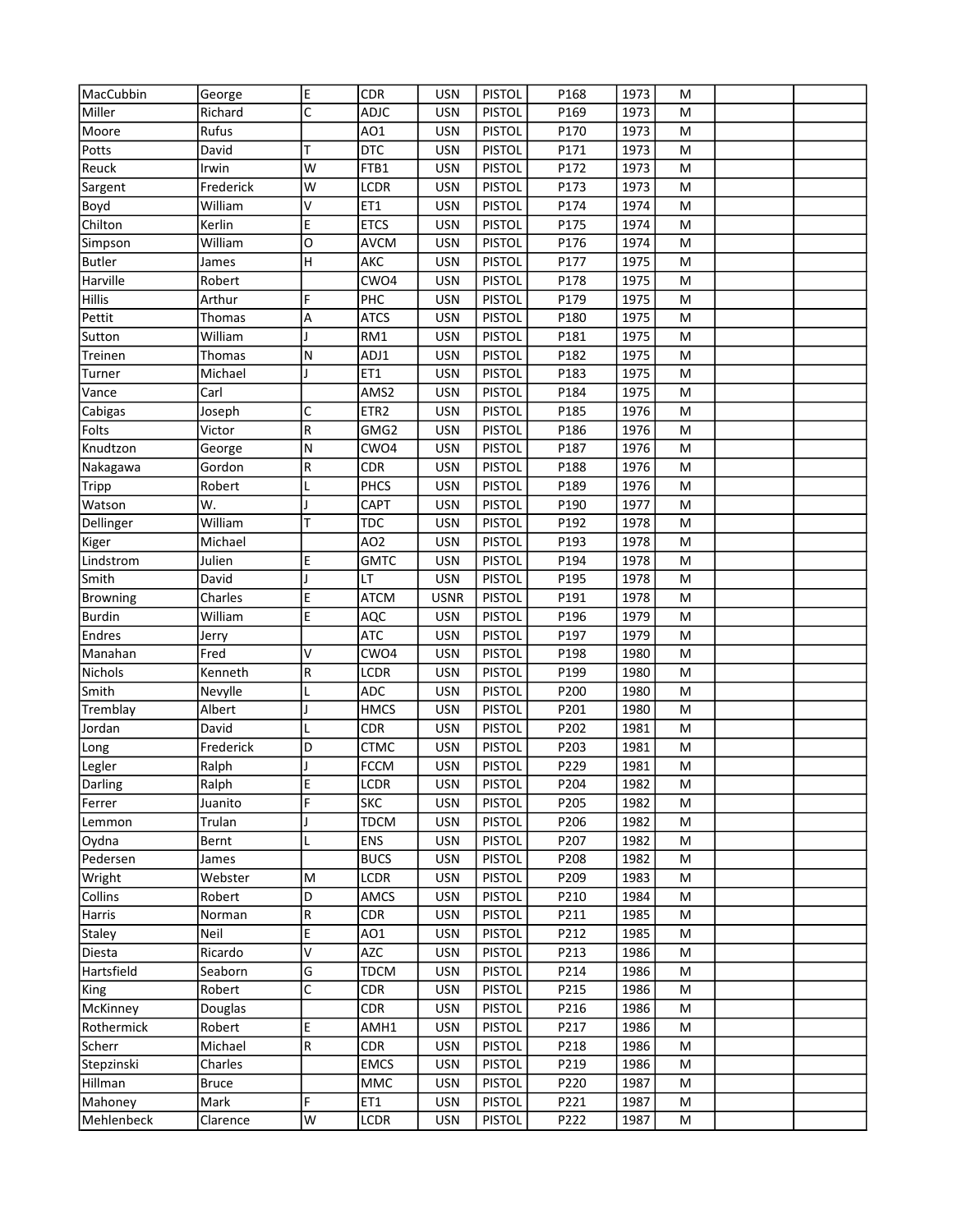| Minnick    | Frederick | R | AZ1              | <b>USN</b>  | <b>PISTOL</b> | P223 | 1987 | M |  |
|------------|-----------|---|------------------|-------------|---------------|------|------|---|--|
| Carter     | Ted       | W | LT               | <b>USN</b>  | <b>PISTOL</b> | P224 | 1988 | M |  |
| Corkill    | Patrick   | W | LT               | <b>USN</b>  | <b>PISTOL</b> | P225 | 1988 | M |  |
| Diehl      | William   |   | <b>ETC</b>       | <b>USN</b>  | <b>PISTOL</b> | P226 | 1988 | M |  |
| Edwards    | William   | D | <b>ATCS</b>      | <b>USN</b>  | <b>PISTOL</b> | P227 | 1988 | M |  |
| Karditzas  | William   | C | LT               | <b>USN</b>  | <b>PISTOL</b> | P228 | 1988 | M |  |
| Snyder     | Clifford  | А | <b>BTC</b>       | <b>USN</b>  | <b>PISTOL</b> | P230 | 1988 | M |  |
| Bish       | Jerome    | D | LCDR             | <b>USN</b>  | <b>PISTOL</b> | P231 | 1989 | M |  |
| Cudnik     | Michael   |   | ATC              | <b>USN</b>  | <b>PISTOL</b> | P232 | 1989 | M |  |
| Geil       | William   |   |                  | <b>USN</b>  | <b>PISTOL</b> | P233 | 1989 | M |  |
| Hickman    | Edward    |   | <b>SWC</b>       | <b>USN</b>  | <b>PISTOL</b> | P234 | 1989 | M |  |
| Markovcy   | Michael   | А | GMG1             | <b>USN</b>  | <b>PISTOL</b> | P235 | 1989 | M |  |
| Mattick    | Jeffrey   |   | <b>FCC</b>       | <b>USN</b>  | <b>PISTOL</b> | P236 | 1989 | M |  |
| Saddlemire | James     | D | MR <sub>2</sub>  | <b>USN</b>  | <b>PISTOL</b> | P237 | 1989 | M |  |
| Boehle     | Michael   | D | LT               | <b>USN</b>  | <b>PISTOL</b> | P238 | 1990 | M |  |
| Campos     | Robert    |   | HT1              | <b>USN</b>  | <b>PISTOL</b> | P239 | 1990 | M |  |
| Caufield   | Thomas    |   | <b>ASCS</b>      | <b>USN</b>  | <b>PISTOL</b> | P240 | 1990 | M |  |
| Stonier    | Donald    | R | BU <sub>2</sub>  | <b>USN</b>  | <b>PISTOL</b> | P241 | 1990 | M |  |
| Dobroth    | Ronald    |   | <b>ATCS</b>      | <b>USN</b>  | <b>PISTOL</b> | P242 | 1990 | M |  |
| Achterhof  | Marvin    |   | ET1              | <b>USN</b>  | <b>PISTOL</b> | P243 | 1991 | M |  |
| Bay        | Michael   | C | MM <sub>2</sub>  | <b>USN</b>  | <b>PISTOL</b> | P244 | 1991 | M |  |
| Castro     | Virgilio  | D | MS1              | <b>USN</b>  | <b>PISTOL</b> | P245 | 1991 | M |  |
| Fischbach  | Daniel    | P | LCDR             | <b>USN</b>  | <b>PISTOL</b> | P246 | 1991 | M |  |
| Hill       | Malcom    | E | OSC              | <b>USN</b>  | <b>PISTOL</b> | P247 | 1991 | M |  |
| Hines      | Ricky     |   | <b>GMC</b>       | <b>USN</b>  | <b>PISTOL</b> | P248 | 1991 | M |  |
| Moyer      | Ralph     | F | <b>CTOCS</b>     | <b>USN</b>  | <b>PISTOL</b> | P249 | 1991 | M |  |
| Oda        | Steven    | C | LCDR             | <b>USN</b>  | <b>PISTOL</b> | P250 | 1991 | M |  |
| Ray        | Michael   | C | MM <sub>2</sub>  | <b>USN</b>  | <b>PISTOL</b> | P251 | 1991 | M |  |
| Rook       | Larry     | B | OE <sub>2</sub>  | <b>USN</b>  | <b>PISTOL</b> | P253 | 1991 | M |  |
| Stonier    | Lynn      |   | BU1              | <b>USN</b>  | <b>PISTOL</b> | P254 | 1991 | M |  |
| Warren     | William   | C | <b>LTJG</b>      | <b>USN</b>  | <b>PISTOL</b> | P255 | 1991 | M |  |
| Wilson     | Victor    | R | <b>HTC</b>       | <b>USN</b>  | <b>PISTOL</b> | P256 | 1991 | M |  |
| Reinhold   | William   | B | <b>EMCS</b>      | <b>USNR</b> | <b>PISTOL</b> | P252 | 1991 | M |  |
| Foley      | Michael   | W | MMC              | <b>USN</b>  | <b>PISTOL</b> | P257 | 1992 | M |  |
| Frazier    | Carl      | P | AO1              | <b>USN</b>  | <b>PISTOL</b> | P258 | 1992 | M |  |
| Gutierrez  | Genaro    |   | EM1              | <b>USN</b>  | <b>PISTOL</b> | P259 | 1992 | M |  |
| Johnson    | Thad      | A | CWO4             | <b>USN</b>  | <b>PISTOL</b> | P260 | 1992 | M |  |
| McCollum   | James     | W | CDR.             | <b>USN</b>  | <b>PISTOL</b> | P261 | 1992 | M |  |
| McCutchen  | John      | M | LCDR             | <b>USN</b>  | <b>PISTOL</b> | P262 | 1992 | M |  |
| Pheeny     | Hal       | T | CAPT             | <b>USN</b>  | <b>PISTOL</b> | P263 | 1992 | M |  |
| Bowlsby    | David     | M | BU1              | <b>USN</b>  | <b>PISTOL</b> | P264 | 1993 | M |  |
| Gussler    | Donald    | S | <b>STGCM</b>     | <b>USN</b>  | <b>PISTOL</b> | P265 | 1993 | М |  |
| Lazo       | Salvador  | Ν | AMHC             | <b>USN</b>  | <b>PISTOL</b> | P266 | 1993 | M |  |
| Mahan      | Timothy   | R | EMC              | <b>USN</b>  | <b>PISTOL</b> | P267 | 1993 | M |  |
| Miller     | Charles   | Т | <b>RMCM</b>      | <b>USN</b>  | <b>PISTOL</b> | P268 | 1993 | М |  |
| Prebyl     | Gary      | L | AT1              | <b>USN</b>  | <b>PISTOL</b> | P269 | 1993 | M |  |
| Simmons    | Eddy      |   | RP1              | <b>USN</b>  | <b>PISTOL</b> | P270 | 1993 | M |  |
| Adams      | Patrick   | Α | CWO <sub>2</sub> | <b>USN</b>  | <b>PISTOL</b> | P271 | 1994 | М |  |
| Celia      | Gino      |   | LT               | <b>USN</b>  | <b>PISTOL</b> | P272 | 1994 | М |  |
| Fain       | Dennis    | А | <b>FCC</b>       | <b>USN</b>  | <b>PISTOL</b> | P273 | 1994 | M |  |
| Gusman     | Carlos    | F | CWO4             | <b>USN</b>  | <b>PISTOL</b> | P274 | 1994 | М |  |
| Prenzlow   | Elmer     | C | LCDR             | <b>USN</b>  | <b>PISTOL</b> | P275 | 1994 | М |  |
| Vinkler    | David     |   |                  | <b>USN</b>  | <b>PISTOL</b> | P276 | 1994 | M |  |
| Wilds      | Terry     | R | LT               | <b>USN</b>  | <b>PISTOL</b> | P277 | 1994 | М |  |
| Wooldridge | Stanley   | F | <b>FCCM</b>      | <b>USN</b>  | <b>PISTOL</b> | P278 | 1994 | M |  |
| Jones      | Charles   | А | <b>CDR</b>       | <b>USN</b>  | <b>PISTOL</b> | P294 | 1994 | M |  |
|            |           |   |                  |             |               |      |      |   |  |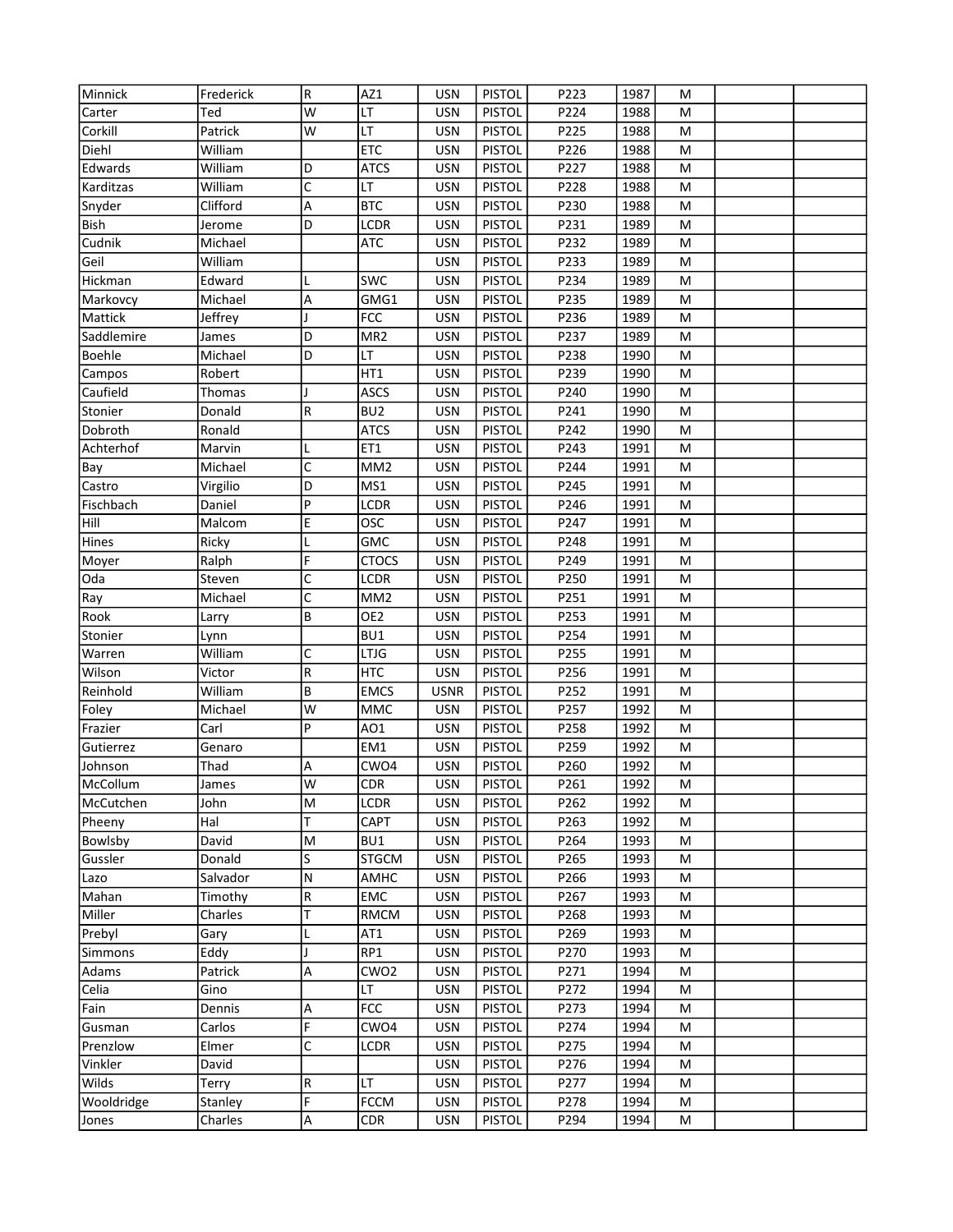| <b>Black</b>     | William     |   | HMC          | <b>USN</b>  | <b>PISTOL</b> | P279 | 1995 | M |  |
|------------------|-------------|---|--------------|-------------|---------------|------|------|---|--|
| Chandler         | Paul        | E | ET1          | <b>USN</b>  | <b>PISTOL</b> | P280 | 1995 | M |  |
| Damrow           | Thomas      |   | GMG1         | <b>USN</b>  | <b>PISTOL</b> | P281 | 1995 | M |  |
| McCracken        | William     | P | <b>AOCM</b>  | <b>USN</b>  | <b>PISTOL</b> | P282 | 1995 | M |  |
| McManuels        | Terry       | W | <b>ETCM</b>  | <b>USN</b>  | <b>PISTOL</b> | P283 | 1995 | M |  |
| Stevermer        | Paul        | 0 | <b>CDR</b>   | <b>USN</b>  | <b>PISTOL</b> | P284 | 1995 | M |  |
| Welsch           | Patrick     |   | MR1          | <b>USN</b>  | <b>PISTOL</b> | P285 | 1996 | M |  |
| White            | Thomas      | R | LCDR         | <b>USN</b>  | <b>PISTOL</b> | P286 | 1996 | M |  |
| Coppinger        | Michael     | L | MR1          | <b>USN</b>  | <b>PISTOL</b> | P287 | 1997 | M |  |
| Maine            | Robert      |   | MA1          | <b>USN</b>  | <b>PISTOL</b> | P288 | 1997 | M |  |
| Rowe             | Richard     | S | <b>CDR</b>   | <b>USNR</b> | <b>PISTOL</b> | P289 | 1997 | M |  |
| Evans            | Gordon      |   | <b>BMC</b>   | <b>USN</b>  | <b>PISTOL</b> | P290 | 1998 | M |  |
| Hanson           | Eric        |   | LT           | <b>USN</b>  | <b>PISTOL</b> | P291 | 1998 | M |  |
| Millis           | Corey       |   | <b>USN</b>   | LTjg        | <b>PISTOL</b> | P295 | 1999 | M |  |
| <b>Burk</b>      | John        |   | LCDR         | <b>USN</b>  | <b>PISTOL</b> | P292 | 1999 | M |  |
| Holder           | Henry       | H | <b>GMCS</b>  | <b>USN</b>  | <b>PISTOL</b> | P293 | 1999 | M |  |
| Shumaker         | Wesley      | M | LCDR         | <b>USN</b>  | <b>PISTOL</b> | P296 | 1999 | M |  |
| Williams         | Wallace     |   | <b>ATCS</b>  | <b>USN</b>  | <b>PISTOL</b> | P297 | 1999 | M |  |
| Salach           | Michael     |   | LCDR         | <b>USNR</b> | <b>PISTOL</b> | P349 | 1999 | M |  |
| Hansen           | Eric        |   | <b>CDR</b>   | <b>USNR</b> | <b>PISTOL</b> | P366 | 1999 | M |  |
| <b>Boline</b>    | Ronald      | P |              | <b>USN</b>  | <b>PISTOL</b> | P298 | 2000 | M |  |
| Cornwall         | Michael     |   | EMC          | <b>USN</b>  | <b>PISTOL</b> | P299 | 2000 | M |  |
| Derwort          | Kurt        | А |              | <b>USN</b>  | <b>PISTOL</b> | P300 | 2000 | M |  |
| Janacek          | Ted         | K | LCDR         | <b>USN</b>  | <b>PISTOL</b> | P301 | 2000 | M |  |
| Stowell          | Andrew      |   | LI2          | <b>USN</b>  | <b>PISTOL</b> | P302 | 2000 | M |  |
| Valdez           | Benjamin    | А |              | <b>USN</b>  | <b>PISTOL</b> | P303 | 2000 | M |  |
| Smith            | John        | Н | <b>STGCS</b> | <b>USN</b>  | <b>PISTOL</b> | P346 | 2000 | M |  |
| <b>Bratton</b>   | George      | А | <b>CDR</b>   | <b>USN</b>  | <b>PISTOL</b> | P304 | 2001 | M |  |
| Dent             | Craig       | А | CPO          | <b>USN</b>  | <b>PISTOL</b> | P305 | 2001 | M |  |
| Douglas          | Thomas      | G |              | <b>USN</b>  | <b>PISTOL</b> | P306 | 2001 | M |  |
| Evert            | Michael     | F |              | <b>USN</b>  | <b>PISTOL</b> | P307 | 2001 | M |  |
| Jones            | Trevor      | R |              | <b>USN</b>  | <b>PISTOL</b> | P308 | 2001 | M |  |
| Killingsworth    | Steven      | M | LCDR         | <b>USN</b>  | <b>PISTOL</b> | P310 | 2001 | M |  |
| May              | Thomas      | E | LCDR         | <b>USN</b>  | <b>PISTOL</b> | P311 | 2001 | M |  |
| McCormic         | Russell     | M |              | <b>USN</b>  | <b>PISTOL</b> | P312 | 2001 | M |  |
| Rutkowski        | Richard     |   | LCDR         | <b>USN</b>  | <b>PISTOL</b> | P313 | 2001 | M |  |
| Tong             | Randel      |   | <b>ENC</b>   | <b>USN</b>  | <b>PISTOL</b> | P314 | 2001 | M |  |
| Yarrow           | Gerard      | A | CWO4         | USN         | <b>PISTOL</b> | P315 | 2001 | M |  |
| Maust            | Robert      | G |              | <b>USN</b>  | <b>PISTOL</b> | P317 | 2001 | M |  |
| Killingsworth    | Rich        |   | CPO          | <b>USN</b>  | <b>PISTOL</b> | P331 | 2001 | M |  |
| Kennedy          | Floyd       | D | CAPT         | <b>USNR</b> | <b>PISTOL</b> | P309 | 2001 | М |  |
| <b>Broussard</b> | Christopher | E | LTJG         | Navy        | <b>PISTOL</b> | P316 | 2002 | М |  |
| Busby            | Craig       |   | AT1          | <b>USN</b>  | <b>PISTOL</b> | P318 | 2003 | М |  |
| Courtney         | David       | L | <b>CDR</b>   | <b>USN</b>  | <b>PISTOL</b> | P319 | 2003 | М |  |
| Esarey           | John        |   | LCDR         | <b>USN</b>  | <b>PISTOL</b> | P320 | 2003 | М |  |
| Harrod           | lan         | E | OTM1         | <b>USN</b>  | <b>PISTOL</b> | P321 | 2003 | M |  |
| Hatch            | Duane       | B | CAPT         | <b>USN</b>  | <b>PISTOL</b> | P322 | 2003 | М |  |
| Sarracco         | Pasquale    |   | MU1          | <b>USN</b>  | <b>PISTOL</b> | P323 | 2003 | М |  |
| Wyszkowski       | Victor      |   |              | <b>USN</b>  | <b>PISTOL</b> | P324 | 2003 | M |  |
| Ayers            | William     | O | CWO3         | <b>USN</b>  | <b>PISTOL</b> | P325 | 2004 | М |  |
| <b>Bartel</b>    | Matt        |   | LCDR         | <b>USN</b>  | <b>PISTOL</b> | P326 | 2004 | М |  |
| Eggleston        | Christopher | A | ET1          | <b>USN</b>  | <b>PISTOL</b> | P327 | 2004 | M |  |
| Flatley          | Thomas      |   | LCDR         | <b>USN</b>  | <b>PISTOL</b> | P328 | 2004 | М |  |
| Hoffman          | Gary        | F | CPO          | <b>USN</b>  | <b>PISTOL</b> | P329 | 2004 | М |  |
| Hughes           | John        | E | NC1          | <b>USN</b>  | <b>PISTOL</b> | P330 | 2004 | M |  |
| King             | Philip      |   | Capt         | USN         | <b>PISTOL</b> | P332 | 2004 | M |  |
|                  |             |   |              |             |               |      |      |   |  |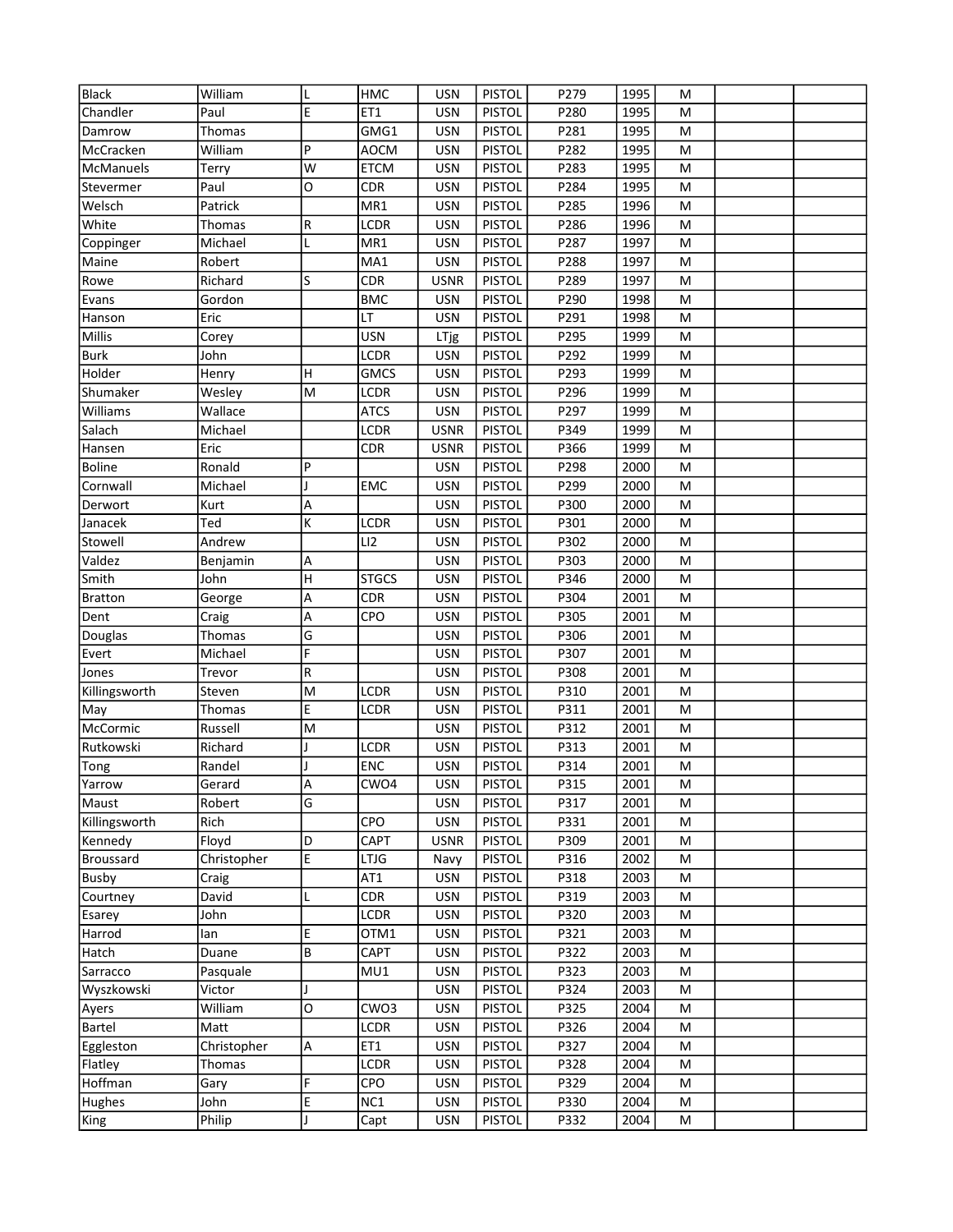| <b>Berard</b>    | Michael         |   | CWO3            | <b>USN</b>  | <b>PISTOL</b> | P333 | 2005 | M |            |              |
|------------------|-----------------|---|-----------------|-------------|---------------|------|------|---|------------|--------------|
| Garvey           | Richard         |   | AT1             | <b>USN</b>  | <b>PISTOL</b> | P334 | 2005 | M |            |              |
| Gies             | Barbara         | А | <b>LCDR</b>     | <b>USN</b>  | <b>PISTOL</b> | P335 | 2005 | F |            |              |
| Glancey          | Kevin           | M | LCDR            | <b>USN</b>  | <b>PISTOL</b> | P336 | 2005 | M |            |              |
| Kelsey           | David           |   | LT              | <b>USN</b>  | <b>PISTOL</b> | P337 | 2005 | M |            |              |
| Meyers           | Ronald          | А | AT1             | <b>USN</b>  | <b>PISTOL</b> | P338 | 2005 | M |            |              |
| Bean             | Steven          | D | AW1             | <b>USN</b>  | <b>PISTOL</b> | P339 | 2006 | M |            |              |
| Getter           | lan             |   | <b>ETC</b>      | <b>USN</b>  | <b>PISTOL</b> | P340 | 2006 | M |            |              |
| Klein            | Barry           | Α | ET1             | <b>USN</b>  | <b>PISTOL</b> | P341 | 2006 | M |            |              |
| Pierce           | Wesley          | S | MMC             | <b>USN</b>  | <b>PISTOL</b> | P342 | 2006 | M |            |              |
| Ray              | Richard         | D | <b>LTJG</b>     | <b>USN</b>  | <b>PISTOL</b> | P343 | 2006 | M |            |              |
| Reiter           | Joshua          |   | LCDR            | <b>USN</b>  | <b>PISTOL</b> | P344 | 2006 | M |            |              |
| Sweatt           | Stephen         | G | MA <sub>2</sub> | <b>USN</b>  | <b>PISTOL</b> | P347 | 2006 | M |            |              |
| Scarpino         | Franco          | D | CMC             | <b>USNR</b> | <b>PISTOL</b> | P345 | 2006 | M |            |              |
| Hung             | Alban           | S | ET <sub>2</sub> | <b>USN</b>  | <b>PISTOL</b> | P348 | 2007 | M |            |              |
| Patty            | Trevor          | D | MA <sub>2</sub> | <b>USN</b>  | <b>PISTOL</b> | P369 | 2007 | M |            |              |
| Feldmeyer        | Robert          | G | ET1             | <b>USN</b>  | <b>PISTOL</b> | P351 | 2008 | M |            |              |
| Hoang            | Tuan            | N | <b>CDR</b>      | <b>USN</b>  | <b>PISTOL</b> | P352 | 2008 | M |            |              |
| Jenzen           | Kenneth         | H | AWC(EX          | <b>USN</b>  | <b>PISTOL</b> | P353 | 2008 | M |            |              |
| Moes             | Timothy         | H | <b>MACM</b>     | <b>USN</b>  | <b>PISTOL</b> | P355 | 2008 | M |            |              |
| Ozmen            | Jeffrey         |   | PO <sub>1</sub> | <b>USN</b>  | <b>PISTOL</b> | P357 | 2008 | M |            |              |
| Preble           | Eric            |   | <b>CDR</b>      | <b>USN</b>  | <b>PISTOL</b> | P358 | 2008 | M |            |              |
| Carden           | Robert          | E | CPO             | <b>USNR</b> | <b>PISTOL</b> | P350 | 2008 | M |            |              |
| Junek            | John            | M | LT.             | <b>USNR</b> | <b>PISTOL</b> | P354 | 2008 | M |            |              |
| Nagazyna         | John            |   | MA1             | <b>USNR</b> | <b>PISTOL</b> | P356 | 2008 | M |            |              |
| Close            | Stephen         | M | <b>CDR</b>      | <b>USN</b>  | <b>PISTOL</b> | P360 | 2009 | M |            |              |
| Carter           | Theo            | R | GM <sub>2</sub> | <b>USNR</b> | <b>PISTOL</b> | P359 | 2009 | M |            |              |
| Adams            | Erik            | А | LT              | <b>USN</b>  | <b>PISTOL</b> | P361 | 2010 | M |            |              |
| Christensen      | Don             | А | <b>GMC</b>      | <b>USN</b>  | <b>PISTOL</b> | P363 | 2010 | M |            |              |
| Clark            | Thomas          | R | LT              | <b>USN</b>  | <b>PISTOL</b> | P364 | 2010 | M |            |              |
| Cleland          | Dwight          | C | <b>SCPO</b>     | <b>USN</b>  | <b>PISTOL</b> | P365 | 2010 | M |            |              |
| Matthesen        |                 | S | <b>CDR</b>      | <b>USN</b>  | <b>PISTOL</b> | P367 | 2010 | M |            |              |
| Palmer           | George<br>Eric  |   | LT              | <b>USN</b>  | <b>PISTOL</b> | P368 | 2010 | M |            |              |
|                  |                 |   |                 |             |               |      |      |   |            |              |
| Ristow           | James           | E | AEC             | <b>USN</b>  | <b>PISTOL</b> | P370 | 2010 | M |            |              |
| Rogers           | Michael         | D | MA1             | <b>USN</b>  | <b>PISTOL</b> | P371 | 2010 | M |            |              |
| Bowden           | Dan             |   | <b>CDR</b>      | <b>USNR</b> | <b>PISTOL</b> | P362 | 2010 | M |            |              |
| Lane             | Sean            | F | PO <sub>1</sub> | <b>USN</b>  | <b>PISTOL</b> | P372 | 2011 | M |            |              |
| McIlvaine        | Brian           | A | <b>CAPT</b>     | USN         | <b>PISTOL</b> | P373 | 2011 | М |            |              |
| Carr             | Russell (Rusty) | D | SBC             | <b>USN</b>  | <b>PISTOL</b> | P374 | 2012 | M |            |              |
| <b>DeShields</b> | James           |   | ET1             | <b>USN</b>  | <b>PISTOL</b> | P375 | 2013 | М |            |              |
| Lingad           | Ferdnand        |   | MM1             | <b>USN</b>  | <b>PISTOL</b> | P376 | 2013 | М |            |              |
| Obenour          | Kyle            |   | LT              | <b>USN</b>  | <b>PISTOL</b> | P377 | 2013 | M |            |              |
| Walker           | David           | S | <b>EODCS</b>    | <b>USN</b>  | <b>PISTOL</b> | P378 | 2014 | М |            |              |
| Von Bueren       | Karl            | F | <b>MRC</b>      | <b>USN</b>  | <b>PISTOL</b> | P379 | 2014 | M |            |              |
| Reed             | <b>Brian</b>    | E | FCC             | <b>USN</b>  | <b>PISTOL</b> | P380 | 2014 | M |            |              |
| Hingley          | Eric            | W | LT.             | <b>USNR</b> | <b>PISTOL</b> | P381 | 2014 | М |            |              |
| Marvell          | Jonathan        |   | <b>CDR</b>      | <b>USN</b>  | <b>PISTOL</b> | P382 | 2015 | M |            |              |
| Roberts          | Yvonne          | R | <b>CDR</b>      | <b>USN</b>  | <b>PISTOL</b> | P383 | 2015 | F |            |              |
| Chavez           | Marco           |   | AME1            | <b>USN</b>  | <b>PISTOL</b> | P384 | 2015 | M | 11/13/2016 | <b>LCDRV</b> |
| Walters          | Matthew         | W | LCDR            | <b>USN</b>  | <b>PISTOL</b> | P385 | 2016 | M | 11/14/2016 | <b>LCDRV</b> |
| Gross            | Mark            |   | <b>MRC</b>      | <b>USN</b>  | <b>PISTOL</b> | P386 | 1996 | М | 2/14/2017  | LCDR V       |
| Rader            | Derek           | А | <b>LCDR</b>     | <b>USN</b>  | <b>PISTOL</b> | P387 | 2017 | M | 5/17/2017  | LCDR V       |
| Lazo             | Salvador        | N | AMHC            | <b>USN</b>  | <b>PISTOL</b> | P388 | 2017 | М | 8/9/2017   | LCDR V       |
| Owen             | Nicholas        |   | <b>LCDR</b>     | <b>USNR</b> | <b>PISTOL</b> | P389 | 2017 | М | 8/9/2017   | LCDR V       |
| Townsend         | <b>Brian</b>    | P | <b>LTJG</b>     | <b>USNR</b> | <b>PISTOL</b> | P390 | 2017 | M | 8/9/2017   | LCDR V       |
| Hay              | Jonathan        | M | LCDR            | <b>USN</b>  | <b>PISTOL</b> | P391 | 2017 | M | 8/9/2017   | LCDR V       |
|                  |                 |   |                 |             |               |      |      |   |            |              |